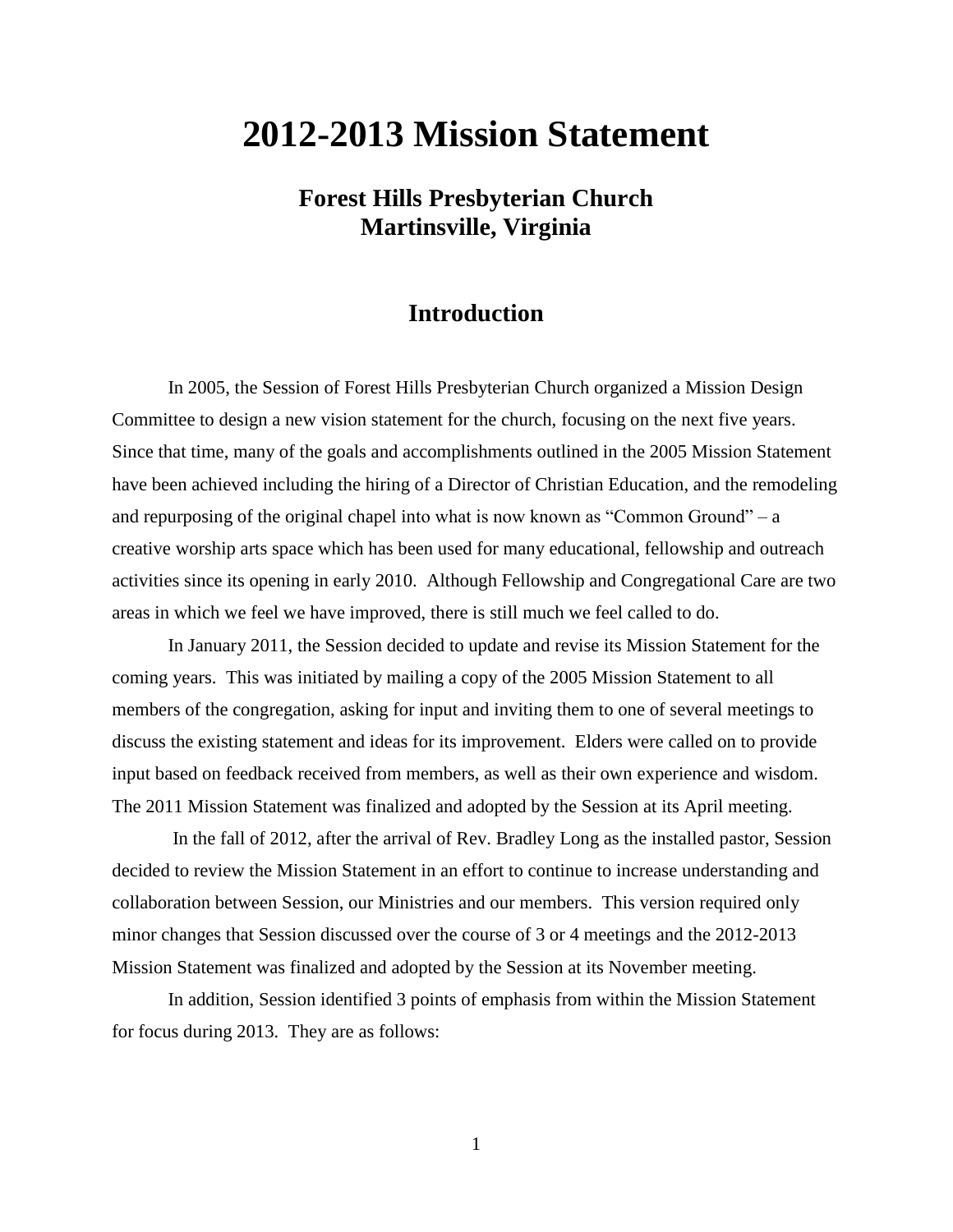- 1) Prayer We commit to pray for one another and for the collective mission of this church. When we gather for meetings, study, ministry, worship, and fellowship we commit to praying together.
- 2) Small Groups (See Mission Statement Section II. E.) To encourage growth in faith and involvement in the life of the church, we will look for ways for small groups to gather in a variety of settings.
- 3) Global Mission (See Mission Statement Section IV. C.) We lift up and celebrate our unity with Christ followers throughout the world. While continuing to have eyes for needs in Martinsville and the surrounding area, we commit to pray for the work of God in Central Asia. The region has been identified because of the financial mission connection FHPC has with Mike at Presbyterian Frontier Fellowship.

Session would like to encourage our Ministries, our elders not currently serving on Session, and our members to consider these points of emphasis, including ways we can all become more committed and involved, as we strive to live out our faith together as faithful disciples of Jesus Christ. We remain committed to openness, respect and loving dialogue as we walk down the road God has called us to walk together as part of God's Kingdom.

November 19, 2012

| Nancy Coble          | Ron Ferrill     | Robert Brown         |
|----------------------|-----------------|----------------------|
| <b>Judy Matthews</b> | George Gutshall | <b>Nancy Dameron</b> |
| Will Vaughn          | John Matthews   | Teressa Walsh        |

Moderator: Rev. Bradley Long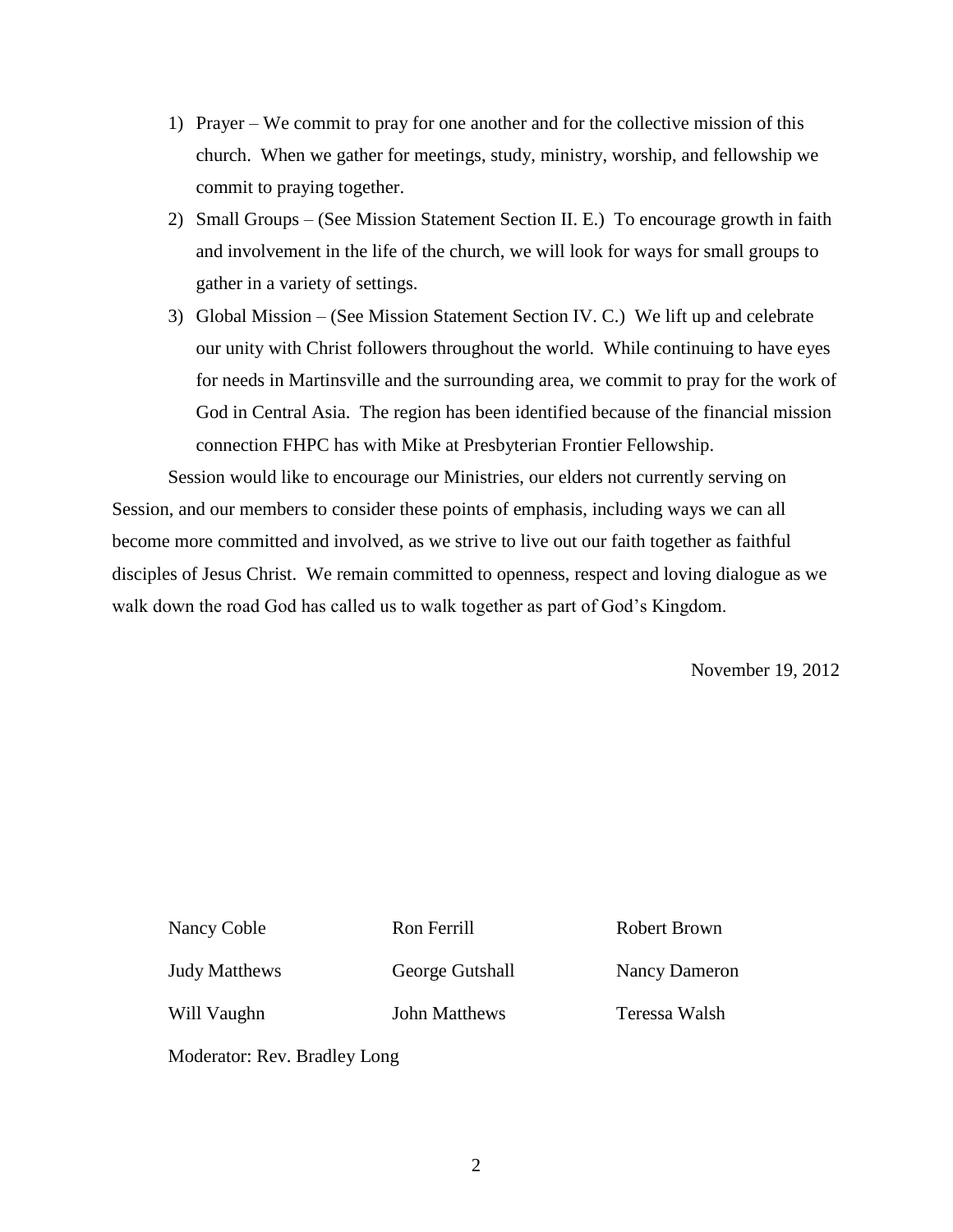### *THE MISSION OF FOREST HILLS PRESBYTERIAN CHURCH IS TO GLORIFY GOD AND ENRICH LIVES THROUGH CHRIST-CENTERED WORSHIP, DISCIPLESHIP AND SERVICE.*

#### *Our vision for accomplishing this mission is as follows:*

- I. Provide for the worship of the people of God, including prayer, preaching of the Word, the sharing of Sacraments, and celebration with music.
	- A. Gather together weekly in an intergenerational Sunday morning worship service, combining traditional and casual worship styles which are theologically appropriate for the worship of God. Encourage one another to regularly participate in worship.
	- B. Mark significant events in the Church calendar or as called for in the life of our church or in our world with additional special worship services. These might include, but not be limited to Lenten, Advent, Thanksgiving and Christmas Eve services, funerals, memorial services, weddings, prayer vigils, Communion and/or other services conducted at Kings Grant or in the homes of members.
	- C. Incorporate worship into our daily lives. Utilize prayer, devotionals, scripture and/or songs in our meetings and gatherings. Encourage one another to worship individually on a regular basis through the sharing of resources and experiences.
- II. Provide for the nurture and growth of individuals, equipping them for ministry.
	- A. Conduct weekly educational classes for all age groups which are based on scripture, applicable to daily life, and encourage us to explore and share our faith with one another. Examples of these include "The Gathering" (Intergenerational Sunday School – youth through adult), at least one additional adult Sunday School class, "Kidstuf," Wednesday night Family Nights, and bible study for youth as a part of youth group. Encourage everyone to attend a weekly class, adjusting classes as needed to address interests, participation and age levels. Our goal is to have everyone involved and for classes to be as age-appropriate as possible.
	- B. Provide enrichment programs in the form of seminars, classes or retreats which address specific interests and/or life stages such as Parenting, Grief and Crisis Support, Marriage Enrichment, Death and Dying, etc.. Enrichment activities for youth include things like Vacation Bible School, camps, Middle and High School conferences and retreats.
	- C. Maintain a library of resources to aid individuals and groups of all ages in their spiritual education and growth. Publicize available resources, encouraging members to utilize them and to make suggestions for further additions.
	- D. Build relationships by offering various fellowship activities throughout the year including but not limited to meals, movies, game nights, concerts, outings, retreats,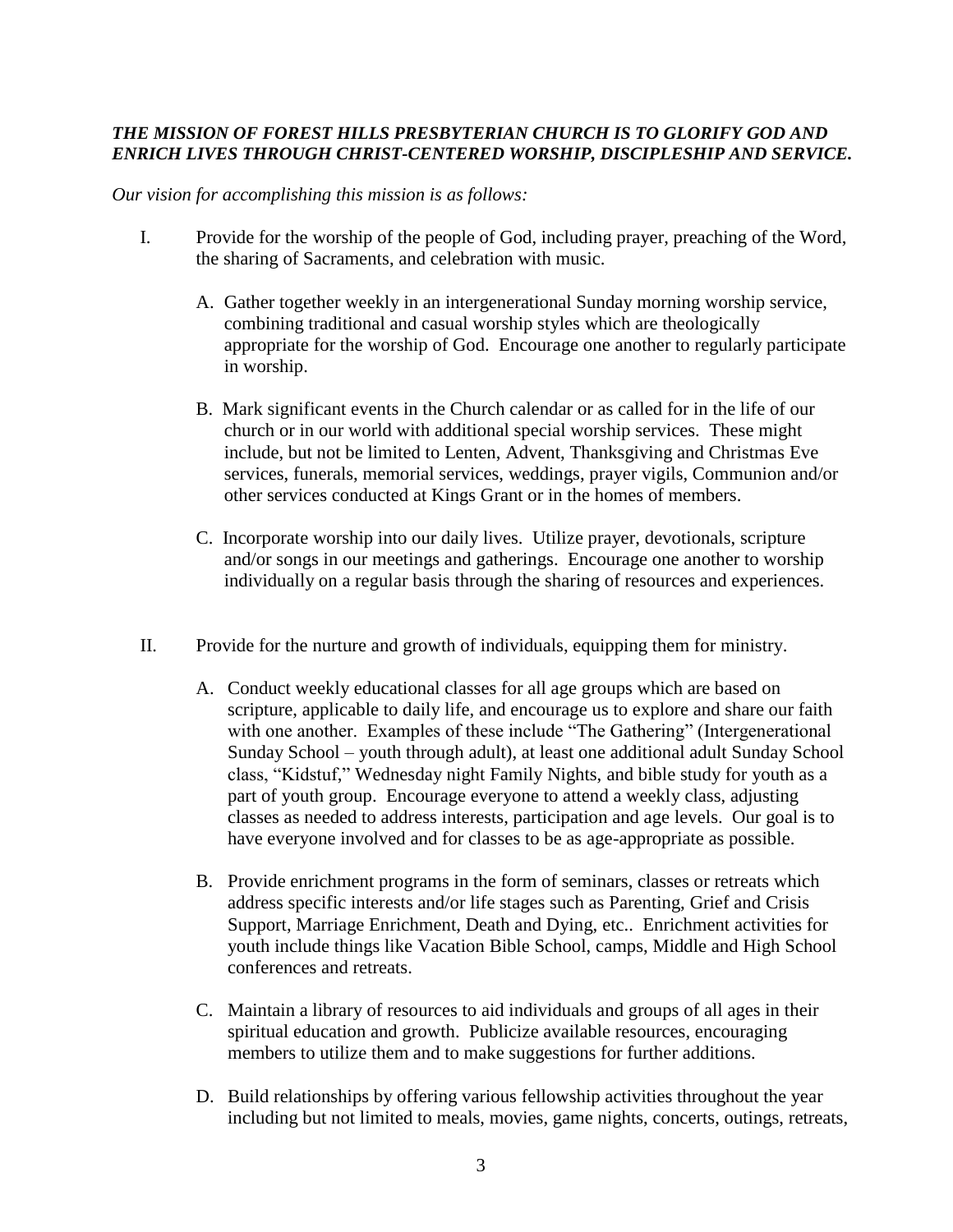Homecoming celebrations and/or annual events where the congregation can celebrate its accomplishments or honor the deceased and living.

- E. Involve individuals in the life and work of the church through small groups which meet regularly for a common purpose or ministry, for fellowship and/or to minister to one another. Examples of small groups within the congregation include the Session, individual ministry teams, the choir, women's Circles, the men's breakfast fellowship, individual Sunday school classes, and the Youth group. Encourage everyone to become involved in at least one small group, adding additional groups as necessary to match individual needs and/or gifts. As relationships are built, encourage members to share their faith stories and to provide congregational care to one another.
- III. Reach out in loving concern to one another, our local community and the world by leading ministries of personal and social healing, promoting social righteousness, and exhibiting the Kingdom of Heaven to the world.
	- A. Provide personal and pastoral care by praying for one another, calling, visiting those who are sick or homebound, sending cards, meals, gifts and/or assisting with transportation or other needs. Encourage every member to become involved in some aspect of providing congregational care.
	- B. Let the community know where we are and what we have to offer by improving our signage, advertising, and personally inviting others to join us for events we think they would enjoy. Encourage members to know what is going on at church, to participate, to look for opportunities to invite others, and to make visitors feel welcome. The annual Fish Fry, Children's Fair and Christmas Cookie distribution are excellent opportunities for us to introduce ourselves and to share our upcoming events with the community.
	- C. Assess needs within the community, reaching out with specific programs or activities that will allow individuals to become involved in meeting those needs. MOPs (Mothers of Preschoolers) and Financial Peace seminars are good examples of outreach programs aimed at ministering to individuals within our community and drawing them into the fellowship of our church.
	- D. Continue to support GRACE Network not only financially, but also by involving more individuals in hands on volunteer opportunities either with GRACE or elsewhere in the community.
	- E. Plan at least one mission trip annually, involving as many individuals as possible, either as direct participants or in the sponsoring of others. Respond to natural disasters financially and in more tangible ways as we are called and equipped.